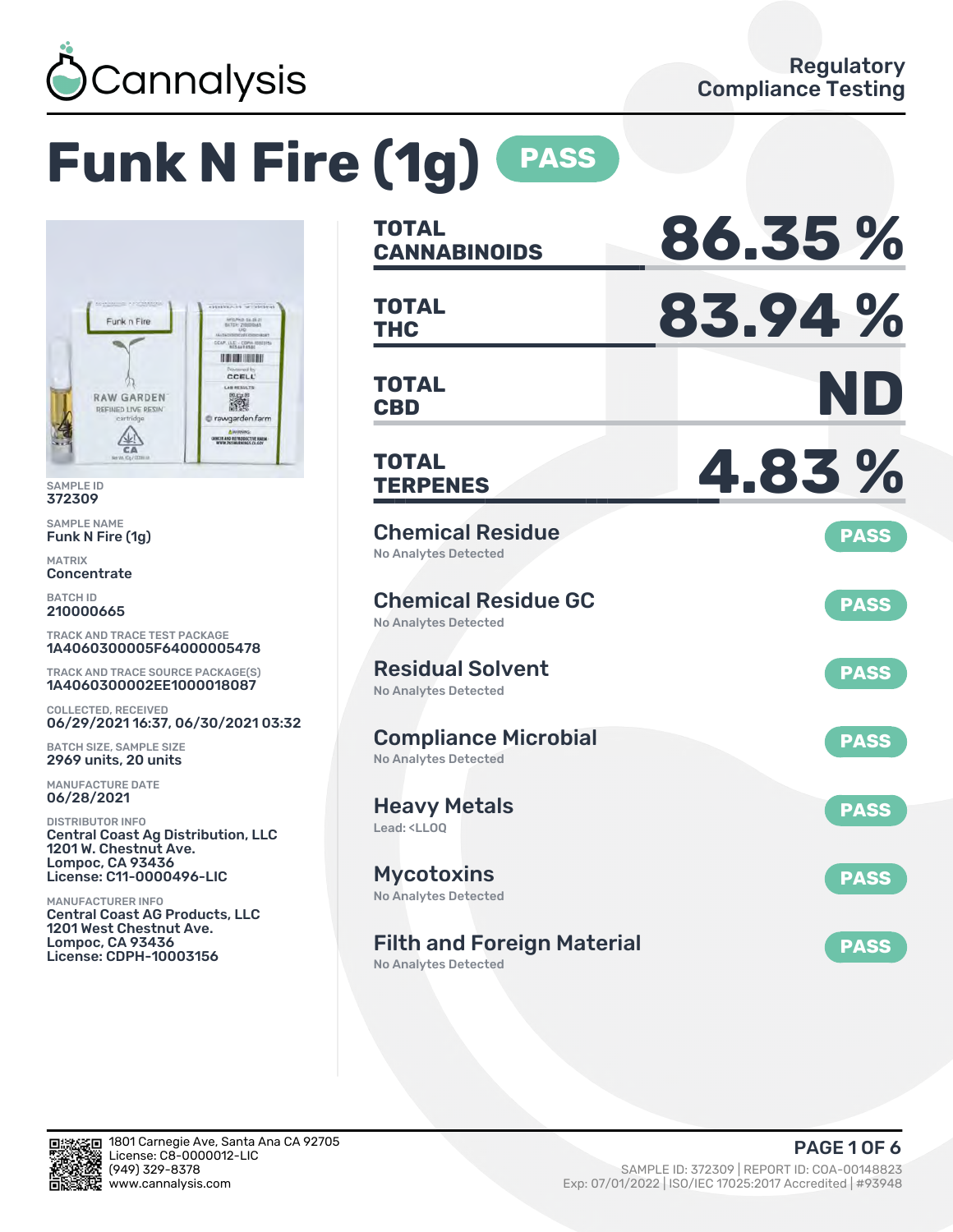

## CANNABINOID ANALYSIS

Total THC,CBD value(s) have been decarboxylated.

| TOTAL THC:          | 839.4 mg/g (83.94 %), 839.4 mg per package |
|---------------------|--------------------------------------------|
| TOTAL CBD:          | ND.                                        |
| TOTAL CANNABINOIDS: | 863.5 mg/g (86.35 %)                       |

UNIT OF MEASUREMENT: Milligrams per Gram(mg/g)

| <b>RESULT</b>        | LOD    | <b>LLOO</b> | <b>ANALYTE</b>   | <b>RESULT</b>        | LOD    | <b>LLOO</b> |
|----------------------|--------|-------------|------------------|----------------------|--------|-------------|
| ND                   | 0.2000 | 0.4000      | CBD <sub>v</sub> | <b>ND</b>            | 0.2000 | 0.4000      |
| 839.4 mg/g (83.94 %) | 0.2000 | 0.4000      | CBGa             | <b>ND</b>            | 0.2000 | 0.4000      |
| ND                   | 0.2000 | 0.4000      | CBG              | 24.11 mg/g (2.411 %) | 0.2000 | 0.4000      |
| ND                   | 0.2000 | 0.4000      | <b>CBN</b>       | ND.                  | 0.2000 | 0.4000      |
| <b>ND</b>            | 0.2000 | 0.4000      | CBC              | <b>ND</b>            | 0.2000 | 0.4000      |
| ND                   | 0.2000 | 0.4000      |                  |                      |        |             |
|                      |        |             |                  |                      |        |             |

#### ADDITIONAL INFORMATION

| Method:              | SOP-TECH-001 | Sample Prepped: 06/30/2021 12:11 | Sample Approved: 07/01/2021 12:09  |  |
|----------------------|--------------|----------------------------------|------------------------------------|--|
| Instrument: UPLC-DAD |              | Sample Analyzed: 06/30/202113:00 | Prep-Analytical Batch: 30583-24767 |  |



## TERPENE ANALYSIS

| <b>TOTAL TERPENES:</b>      |                           | 48.33 mg/g (4.833 %) |             |                     |                                                    |            |       |
|-----------------------------|---------------------------|----------------------|-------------|---------------------|----------------------------------------------------|------------|-------|
| <b>UNIT OF MEASUREMENT:</b> | Milligrams per Gram(mg/g) |                      |             |                     |                                                    |            |       |
| <b>ANALYTE</b>              | <b>RESULT</b>             | <b>LOD</b>           | <b>LLOO</b> | <b>ANALYTE</b>      | <b>RESULT</b>                                      | <b>LOD</b> | LLOQ  |
| 3-Carene                    | <b>ND</b>                 | 1.000                | 2.500       | Alpha bisabolol     | <ll0q< td=""><td>0.1000</td><td>0.50(</td></ll0q<> | 0.1000     | 0.50( |
| Alpha cedrene               | <b>ND</b>                 | 1.000                | 2.500       | Alpha humulene      | 2.649 mg/g (0.2649 %)                              | 0.5000     | 1.000 |
| Alpha pinene                | 1.489 mg/g (0.1489 %)     | 0.1000               | 1.000       | Alpha terpinene     | <b>ND</b>                                          | 0.5000     | 1.000 |
| Alpha terpineol             | $0.6799$ mg/g (0.0680 %)  | 0.3260               | 0.6520      | Beta caryophyllene  | 10.78 mg/g (1.078 %)                               | 0.5000     | 1.000 |
| Beta myrcene                | 13.88 mg/g (1.388 %)      | 0.5000               | 1.000       | Beta pinene         | 1.848 mg/g $(0.1848\%)$                            | 0.6070     | 1.214 |
| <b>Borneol</b>              | <b>ND</b>                 | 1.000                | 2.500       | Camphene            | <b>ND</b>                                          | 0.5000     | 1.000 |
| Camphor                     | <b>ND</b>                 | 0.1000               | 0.5000      | Caryophyllene oxide | <b>ND</b>                                          | 0.5000     | 2.500 |
| Cedrol                      | ND.                       | 0.5000               | 1.000       | Cis geraniol        | <b>ND</b>                                          | 1.000      | 2.500 |
| Cis nerolidol               | <b>ND</b>                 | 2.500                | 5.000       | Eucalyptol          | <b>ND</b>                                          | 0.1000     | 0.50( |
| Fenchol                     | 1.140 mg/g $(0.1140 \%)$  | 0.5000               | 1.000       | Fenchone            | <b>ND</b>                                          | 0.1000     | 0.50( |
| Gamma terpinene             | ND.                       | 0.1000               | 0.5000      | Gamma terpineol     | <b>ND</b>                                          | 0.2090     | 0.523 |
| Geranyl acetate             | ND.                       | 0.1000               | 0.5000      | Guaiol              | <b>ND</b>                                          | 2.500      | 5.000 |
| Isoborneol                  | <b>ND</b>                 | 0.5000               | 1.000       | Isopulegol          | <b>ND</b>                                          | 2.500      | 5.000 |
| Limonene                    | 12.86 mg/g (1.286 %)      | 0.5000               | 2.500       | Linalool            | 3.007 mg/g (0.3007 %)                              | 0.5000     | 1.00C |
| Menthol                     | <b>ND</b>                 | 1.000                | 2.500       | Ocimene 1           | <b>ND</b>                                          | 0.1550     | 0.310 |
| Ocimene <sub>2</sub>        | <b>ND</b>                 | 0.3450               | 1.725       | P-cymene            | <b>ND</b>                                          | 0.5230     | 1.045 |
| P-mentha-1,5-diene ND       |                           | 0.5000               | 1.000       | Pulegone            | <b>ND</b>                                          | 0.1000     | 0.50( |
| Sabinene                    | <b>ND</b>                 | 0.5000               | 1.000       | Terpinolene         | <lloq< td=""><td>0.1000</td><td>0.50(</td></lloq<> | 0.1000     | 0.50( |
| Trans beta farnesene ND     |                           | 2.500                | 5.000       | Trans geraniol      | <b>ND</b>                                          | 0.5000     | 2.500 |
| Trans nerolidol             | <b>ND</b>                 | 0.5000               | 2.500       | Valencene           | <b>ND</b>                                          | 0.5000     | 1.00C |

| ANALYTE                 | <b>RESULT</b>            | <b>LOD</b> | <b>LLOQ</b> | ANALYTE             | <b>RESULT</b>                                       | LOD    | <b>LLOQ</b> |
|-------------------------|--------------------------|------------|-------------|---------------------|-----------------------------------------------------|--------|-------------|
| 3-Carene                | <b>ND</b>                | 1.000      | 2.500       | Alpha bisabolol     | <ll0q< td=""><td>0.1000</td><td>0.5000</td></ll0q<> | 0.1000 | 0.5000      |
| Alpha cedrene           | <b>ND</b>                | 1.000      | 2.500       | Alpha humulene      | 2.649 mg/g $(0.2649\%)$                             | 0.5000 | 1.000       |
| Alpha pinene            | 1.489 mg/g $(0.1489%)$   | 0.1000     | 1.000       | Alpha terpinene     | <b>ND</b>                                           | 0.5000 | 1.000       |
| Alpha terpineol         | $0.6799$ mg/g (0.0680 %) | 0.3260     | 0.6520      | Beta caryophyllene  | 10.78 mg/g (1.078 %)                                | 0.5000 | 1.000       |
| Beta myrcene            | 13.88 mg/g (1.388 %)     | 0.5000     | 1.000       | Beta pinene         | 1.848 mg/g $(0.1848%)$                              | 0.6070 | 1.214       |
| Borneol                 | <b>ND</b>                | 1.000      | 2.500       | Camphene            | <b>ND</b>                                           | 0.5000 | 1.000       |
| Camphor                 | ND                       | 0.1000     | 0.5000      | Caryophyllene oxide | <b>ND</b>                                           | 0.5000 | 2.500       |
| Cedrol                  | <b>ND</b>                | 0.5000     | 1.000       | Cis geraniol        | <b>ND</b>                                           | 1.000  | 2.500       |
| Cis nerolidol           | <b>ND</b>                | 2.500      | 5.000       | Eucalyptol          | <b>ND</b>                                           | 0.1000 | 0.5000      |
| Fenchol                 | 1.140 mg/g (0.1140 %)    | 0.5000     | 1.000       | Fenchone            | <b>ND</b>                                           | 0.1000 | 0.5000      |
| Gamma terpinene         | <b>ND</b>                | 0.1000     | 0.5000      | Gamma terpineol     | <b>ND</b>                                           | 0.2090 | 0.5230      |
| Geranyl acetate         | ND.                      | 0.1000     | 0.5000      | Guaiol              | <b>ND</b>                                           | 2.500  | 5.000       |
| Isoborneol              | <b>ND</b>                | 0.5000     | 1.000       | Isopulegol          | <b>ND</b>                                           | 2.500  | 5.000       |
| Limonene                | 12.86 mg/g (1.286 %)     | 0.5000     | 2.500       | Linalool            | $3.007 \,\mathrm{mg/g}$ (0.3007 %)                  | 0.5000 | 1.000       |
| Menthol                 | <b>ND</b>                | 1.000      | 2.500       | Ocimene 1           | <b>ND</b>                                           | 0.1550 | 0.3100      |
| Ocimene 2               | <b>ND</b>                | 0.3450     | 1.725       | P-cymene            | <b>ND</b>                                           | 0.5230 | 1.045       |
| P-mentha-1,5-diene ND   |                          | 0.5000     | 1.000       | Pulegone            | <b>ND</b>                                           | 0.1000 | 0.5000      |
| Sabinene                | <b>ND</b>                | 0.5000     | 1.000       | Terpinolene         | <ll0q< td=""><td>0.1000</td><td>0.5000</td></ll0q<> | 0.1000 | 0.5000      |
| Trans beta farnesene ND |                          | 2.500      | 5.000       | Trans geraniol      | <b>ND</b>                                           | 0.5000 | 2.500       |
| Trans nerolidol         | <b>ND</b>                | 0.5000     | 2.500       | Valencene           | <b>ND</b>                                           | 0.5000 | 1.000       |
|                         |                          |            |             |                     |                                                     |        |             |

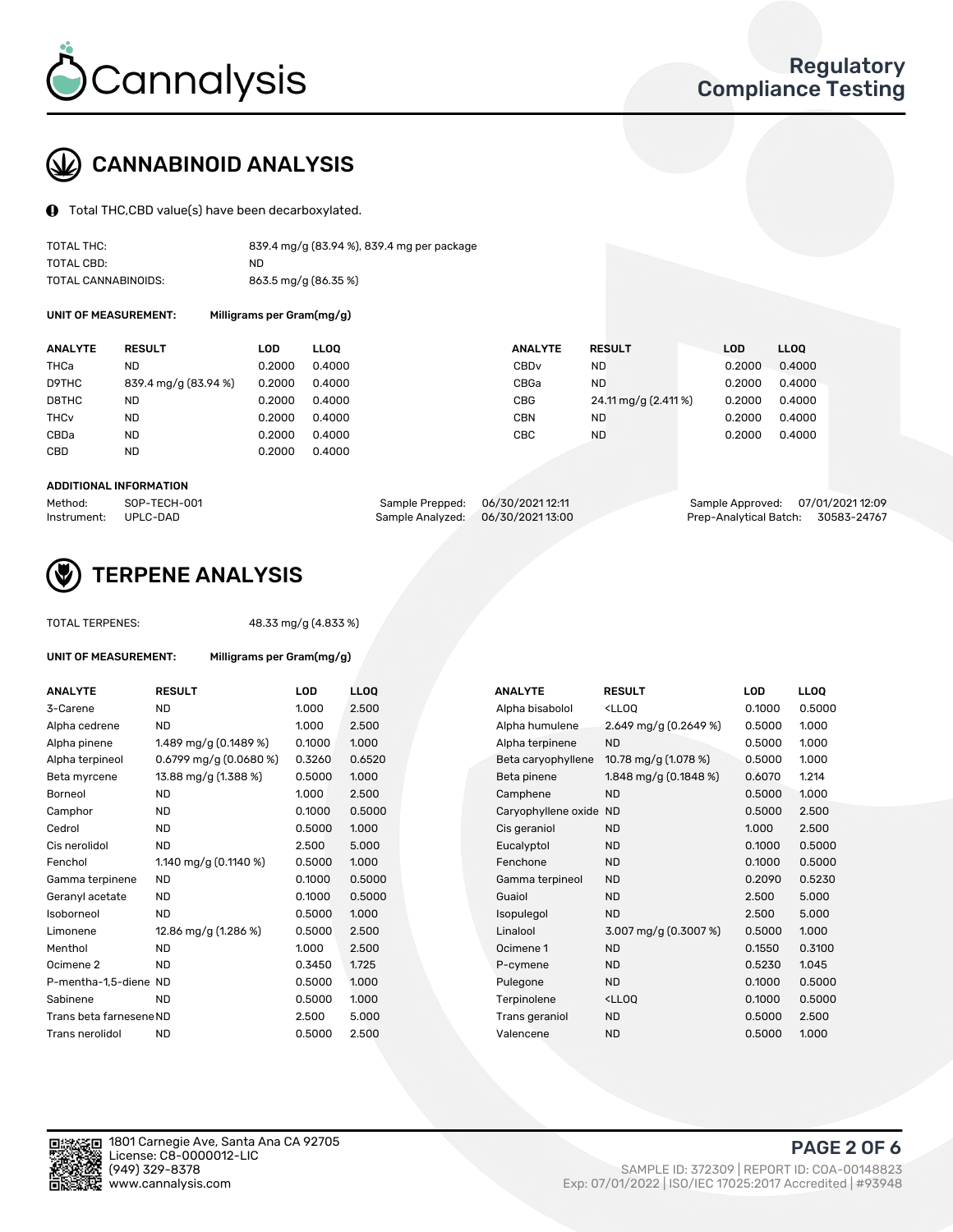

## Regulatory Compliance Testing

#### ADDITIONAL INFORMATION

Method: SOP-TECH-027 Sample Prepped: 06/30/2021 14:04 Sample Approved: 07/01/2021 14:28 Prep-Analytical Batch: 30594-24773



CHEMICAL RESIDUE ANALYSIS PASS

UNIT OF MEASUREMENT: Micrograms per Gram(ug/g)

| <b>ANALYTE</b>  | <b>RESULT</b> | LOD    | LLOQ   | <b>ACTION LEVEL</b> |      | <b>ANALYTE</b>      | <b>RESULT</b> | <b>LOD</b> | <b>LLOQ</b> | <b>ACTION LEVEL</b> |      |
|-----------------|---------------|--------|--------|---------------------|------|---------------------|---------------|------------|-------------|---------------------|------|
| Abamectin       | <b>ND</b>     | 0.0200 | 0.0400 | 0.1000              | Pass | Acephate            | <b>ND</b>     | 0.0200     | 0.0400      | 0.1000              | Pass |
| Acequinocyl     | <b>ND</b>     | 0.0200 | 0.0400 | 0.1000              | Pass | Acetamiprid         | <b>ND</b>     | 0.0200     | 0.0400      | 0.1000              | Pass |
| Aldicarb        | <b>ND</b>     | 0.0200 | 0.0400 | 0.0                 | Pass | Azoxystrobin        | <b>ND</b>     | 0.0200     | 0.0400      | 0.1000              | Pass |
| Bifenazate      | <b>ND</b>     | 0.0200 | 0.0400 | 0.1000              | Pass | Bifenthrin          | <b>ND</b>     | 0.0200     | 0.0400      | 3.000               | Pass |
| <b>Boscalid</b> | <b>ND</b>     | 0.0200 | 0.0400 | 0.1000              | Pass | Carbaryl            | <b>ND</b>     | 0.0200     | 0.0400      | 0.5000              | Pass |
| Carbofuran      | <b>ND</b>     | 0.0200 | 0.0400 | 0.0                 | Pass | Chlorantraniliprole | <b>ND</b>     | 0.0200     | 0.0400      | 10.00               | Pass |
| Clofentezine    | <b>ND</b>     | 0.0200 | 0.0400 | 0.1000              | Pass | Coumaphos           | <b>ND</b>     | 0.0200     | 0.0400      | 0.0                 | Pass |
| Cyfluthrin      | <b>ND</b>     | 0.4000 | 1.000  | 2.000               | Pass | Cypermethrin        | <b>ND</b>     | 0.4000     | 1.000       | 1.000               | Pass |
| Daminozide      | <b>ND</b>     | 0.0200 | 0.0400 | 0.0                 | Pass | Diazinon            | <b>ND</b>     | 0.0200     | 0.0400      | 0.1000              | Pass |
| Dichlorvos      | <b>ND</b>     | 0.0200 | 0.0400 | 0.0                 | Pass | Dimethoate          | <b>ND</b>     | 0.0200     | 0.0400      | 0.0                 | Pass |
| Dimethomorph    | <b>ND</b>     | 0.0200 | 0.0400 | 2.000               | Pass | Ethoprophos         | <b>ND</b>     | 0.0200     | 0.0400      | 0.0                 | Pass |
| Etofenprox      | <b>ND</b>     | 0.0200 | 0.0400 | 0.0                 | Pass | Etoxazole           | <b>ND</b>     | 0.0200     | 0.0400      | 0.1000              | Pass |
| Fenhexamid      | <b>ND</b>     | 0.0200 | 0.0400 | 0.1000              | Pass | Fenoxycarb          | <b>ND</b>     | 0.0200     | 0.0400      | 0.0                 | Pass |
| Fenpyroximate   | <b>ND</b>     | 0.0200 | 0.0400 | 0.1000              | Pass | Fipronil            | <b>ND</b>     | 0.0400     | 0.1000      | 0.0                 | Pass |
| Flonicamid      | <b>ND</b>     | 0.0200 | 0.0400 | 0.1000              | Pass | Fludioxonil         | <b>ND</b>     | 0.0200     | 0.0400      | 0.1000              | Pass |
| Hexythiazox     | <b>ND</b>     | 0.0200 | 0.0400 | 0.1000              | Pass | Imazalil            | <b>ND</b>     | 0.0200     | 0.0400      | 0.0                 | Pass |
| Imidacloprid    | <b>ND</b>     | 0.0200 | 0.0400 | 5.000               | Pass | Kresoxim methyl     | <b>ND</b>     | 0.0200     | 0.0400      | 0.1000              | Pass |
| Malathion       | <b>ND</b>     | 0.0200 | 0.0400 | 0.5000              | Pass | Metalaxyl           | <b>ND</b>     | 0.0200     | 0.0400      | 2.000               | Pass |
| Methiocarb      | <b>ND</b>     | 0.0200 | 0.0400 | 0.0                 | Pass | Methomyl            | <b>ND</b>     | 0.0200     | 0.0400      | 1.000               | Pass |
| Mevinphos       | <b>ND</b>     | 0.0200 | 0.0400 | 0.0                 | Pass | Myclobutanil        | <b>ND</b>     | 0.0200     | 0.0400      | 0.1000              | Pass |
| Naled           | <b>ND</b>     | 0.0200 | 0.0400 | 0.1000              | Pass | Oxamyl              | <b>ND</b>     | 0.0200     | 0.0400      | 0.5000              | Pass |
| Paclobutrazol   | <b>ND</b>     | 0.0200 | 0.0400 | 0.0                 | Pass | Permethrins         | <b>ND</b>     | 0.0400     | 0.1000      | 0.5000              | Pass |
| Phosmet         | <b>ND</b>     | 0.0200 | 0.0400 | 0.1000              | Pass | Piperonyl butoxide  | <b>ND</b>     | 0.0200     | 0.0400      | 3.000               | Pass |
| Prallethrin     | <b>ND</b>     | 0.0200 | 0.0400 | 0.1000              | Pass | Propiconazole       | <b>ND</b>     | 0.0200     | 0.0400      | 0.1000              | Pass |
| Propoxur        | <b>ND</b>     | 0.0200 | 0.0400 | 0.0                 | Pass | Pyrethrins          | <b>ND</b>     | 0.0200     | 0.0400      | 0.5000              | Pass |
| Pyridaben       | <b>ND</b>     | 0.0200 | 0.0400 | 0.1000              | Pass | Spinetoram          | <b>ND</b>     | 0.0200     | 0.0400      | 0.1000              | Pass |
| Spinosad        | <b>ND</b>     | 0.0300 | 0.0700 | 0.1000              | Pass | Spiromesifen        | <b>ND</b>     | 0.0200     | 0.0400      | 0.1000              | Pass |
| Spirotetramat   | <b>ND</b>     | 0.0200 | 0.0400 | 0.1000              | Pass | Spiroxamine         | <b>ND</b>     | 0.0200     | 0.0400      | 0.0                 | Pass |
| Tebuconazole    | <b>ND</b>     | 0.0200 | 0.0400 | 0.1000              | Pass | Thiacloprid         | <b>ND</b>     | 0.0200     | 0.0400      | 0.0                 | Pass |
| Thiamethoxam    | <b>ND</b>     | 0.0200 | 0.0400 | 5.000               | Pass | Trifloxystrobin     | <b>ND</b>     | 0.0200     | 0.0400      | 0.1000              | Pass |

#### ADDITIONAL INFORMATION

Method: SOP-TECH-002 Sample Prepped: 06/30/2021 12:09 Sample Approved: 07/01/2021 13:05 Prep-Analytical Batch: 30580-24759

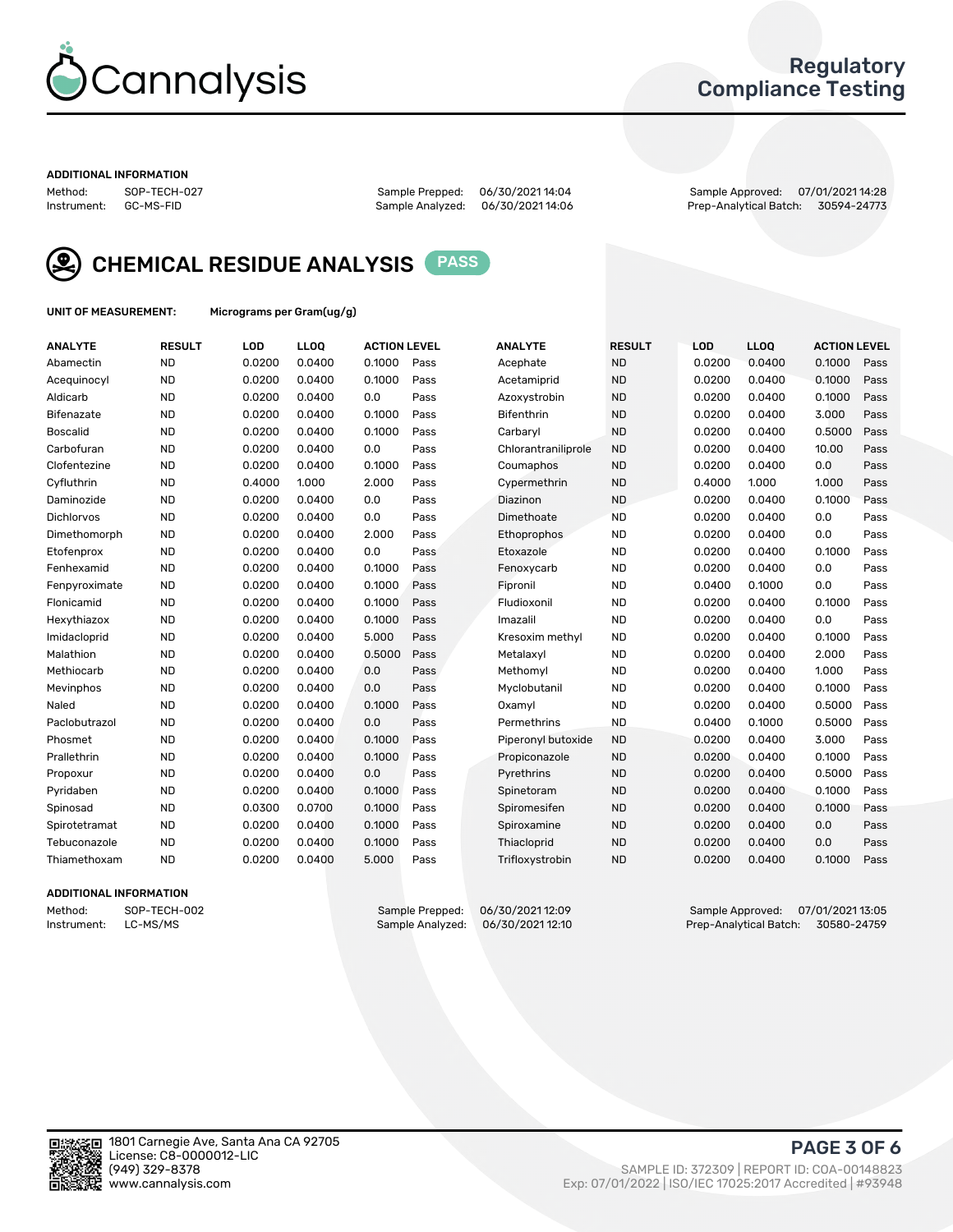

## CHEMICAL RESIDUE GC ANALYSIS PASS

|  |  | UNIT OF MEASUREMENT: | м |
|--|--|----------------------|---|
|--|--|----------------------|---|

icrograms per Gram(ug/g)

| <b>ANALYTE</b>         | <b>RESULT</b> | LOD    | <b>LLOO</b> | <b>ACTION LEVEL</b> |                  | <b>ANALYTE</b>   | <b>RESULT</b> | LOD              | <b>LLOO</b>            | <b>ACTION LEVEL</b> |      |
|------------------------|---------------|--------|-------------|---------------------|------------------|------------------|---------------|------------------|------------------------|---------------------|------|
| Captan                 | <b>ND</b>     | 0.1000 | 0.2000      | 0.7000              | Pass             | Chlordane        | <b>ND</b>     | 0.0109           | 0.0136                 | 0.0                 | Pass |
| Methyl parathion       | <b>ND</b>     | 0.0400 | 0.1000      | 0.0                 | Pass             | <b>PCNB</b>      | <b>ND</b>     | 0.0200           | 0.0400                 | 0.1000              | Pass |
| Chlorfenapyr           | <b>ND</b>     | 0.0800 | 0.1000      | 0.0                 | Pass             | Chlorpyrifos     | <b>ND</b>     | 0.0800           | 0.1000                 | 0.0                 | Pass |
|                        |               |        |             |                     |                  |                  |               |                  |                        |                     |      |
| ADDITIONAL INFORMATION |               |        |             |                     |                  |                  |               |                  |                        |                     |      |
| Method:                | SOP-TECH-010  |        |             |                     | Sample Prepped:  | 06/30/202112:10  |               | Sample Approved: |                        | 07/01/2021 10:32    |      |
| Instrument:            | GC-MS/MS      |        |             |                     | Sample Analyzed: | 06/30/2021 12:11 |               |                  | Prep-Analytical Batch: | 30581-24761         |      |
|                        |               |        |             |                     |                  |                  |               |                  |                        |                     |      |

## RESIDUAL SOLVENT ANALYSIS PASS

UNIT OF MEASUREMENT: Micrograms per Gram(ug/g)

| <b>ANALYTE</b>       | <b>RESULT</b> | LOD    | <b>LLOO</b> | <b>ACTION LEVEL</b> |      | <b>ANALYTE</b>           | <b>RESULT</b> | LOD    | <b>LLOO</b> | <b>ACTION LEVEL</b> |      |
|----------------------|---------------|--------|-------------|---------------------|------|--------------------------|---------------|--------|-------------|---------------------|------|
| Acetone              | <b>ND</b>     | 50.00  | 100.0       | 5000                | Pass | Acetonitrile             | <b>ND</b>     | 50.00  | 100.0       | 410.0               | Pass |
| Benzene              | <b>ND</b>     | 0.5000 | 1.000       | 1.000               | Pass | <b>Butane</b>            | <b>ND</b>     | 50.00  | 100.0       | 5000                | Pass |
| Chloroform           | <b>ND</b>     | 0.5000 | 1.000       | 1.000               | Pass | Ethanol                  | <b>ND</b>     | 50.00  | 100.0       | 5000                | Pass |
| <b>Ethyl Acetate</b> | <b>ND</b>     | 50.00  | 100.0       | 5000                | Pass | <b>Ethyl Ether</b>       | <b>ND</b>     | 50.00  | 100.0       | 5000                | Pass |
| Ethylene oxide       | <b>ND</b>     | 0.5000 | 1.000       | 1.000               | Pass | Heptane                  | <b>ND</b>     | 50.00  | 100.0       | 5000                | Pass |
| Hexane               | <b>ND</b>     | 50.00  | 100.0       | 290.0               | Pass | <b>Isopropyl Alcohol</b> | <b>ND</b>     | 50.00  | 100.0       | 5000                | Pass |
| Methanol             | <b>ND</b>     | 50.00  | 100.0       | 3000                | Pass | Methylene chloride       | <b>ND</b>     | 0.5000 | 1.000       | 1.000               | Pass |
| Pentane              | <b>ND</b>     | 50.00  | 100.0       | 5000                | Pass | Propane                  | <b>ND</b>     | 50.00  | 200.0       | 5000                | Pass |
| Toluene              | <b>ND</b>     | 50.00  | 100.0       | 890.0               | Pass | Xvlenes                  | <b>ND</b>     | 50.08  | 100.0       | 2170                | Pass |
| Trichloroethylene    | <b>ND</b>     | 0.5000 | 1.000       | 1.000               | Pass | 1.2-Dichloroethane       | <b>ND</b>     | 0.5000 | 1.000       | 1.000               | Pass |

#### ADDITIONAL INFORMATION

Method: SOP-TECH-021 Sample Prepped: 06/30/202113:25 Sample Approved: 07/01/2021 12:34<br>Sample Analyzed: 06/30/2021 14:06 Prep-Analytical Batch: 30593-24774 Prep-Analytical Batch: 30593-24774



UNIT OF MEASUREMENT: Cycle Threshold (Ct)

| <b>ANALYTE</b>                | <b>RESULT</b>              | LOD   | <b>LLOO</b> |     | <b>ACTION LEVEL</b> | <b>ANALYTE</b>   | <b>RESULT</b> | LOD   | <b>LLOO</b>      |                  | <b>ACTION LEVEL</b> |
|-------------------------------|----------------------------|-------|-------------|-----|---------------------|------------------|---------------|-------|------------------|------------------|---------------------|
| A.fumigatus                   | <b>ND</b>                  | 33.00 | 0.0         | 0.0 | Pass                | A. flavus        | <b>ND</b>     | 33.00 | 0.0              | 0.0              | Pass                |
| A. niger                      | <b>ND</b>                  | 33.00 | 0.0         | 0.0 | Pass                | A. terreus       | <b>ND</b>     | 33.00 | 0.0              | 0.0              | Pass                |
| <b>STEC</b>                   | <b>ND</b>                  | 33.00 | 0.0         | 0.0 | Pass                | Salmonella spp   | <b>ND</b>     | 33.00 | 0.0              | 0.0              | Pass                |
| <b>ADDITIONAL INFORMATION</b> |                            |       |             |     |                     |                  |               |       |                  |                  |                     |
| Method:                       | SOP-TECH-016, SOP-TECH-022 |       |             |     | Sample Prepped:     | 07/01/2021 08:43 |               |       | Sample Approved: | 07/01/2021 19:01 |                     |

Instrument: qPCR Sample Analyzed: 07/01/2021 08:53 Prep-Analytical Batch: 30606-24791

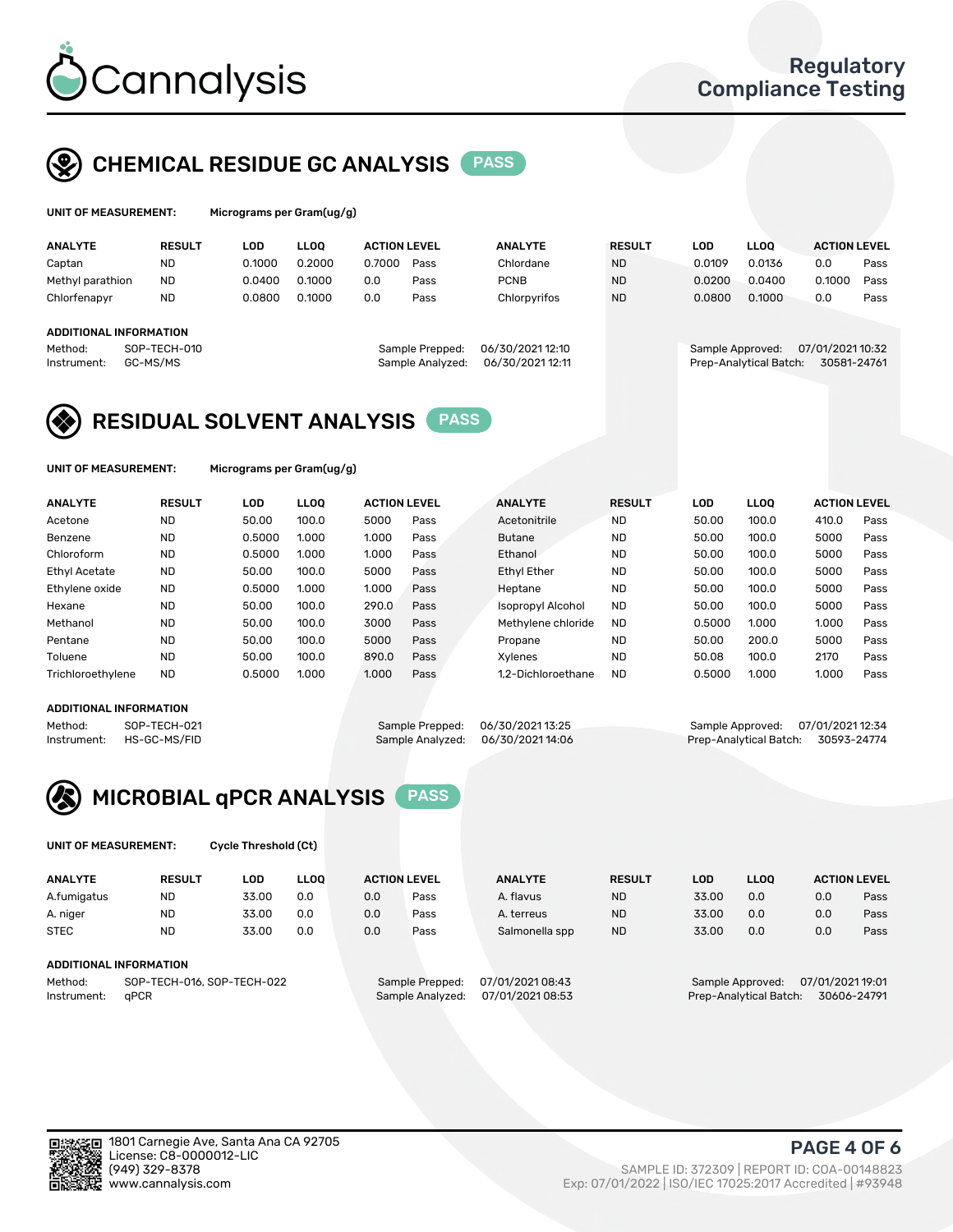



| UNIT OF MEASUREMENT:          |                                                                                                                                                                             | Micrograms per Gram(ug/g)      |             |                     |                  |                  |               |            |                        |                     |      |
|-------------------------------|-----------------------------------------------------------------------------------------------------------------------------------------------------------------------------|--------------------------------|-------------|---------------------|------------------|------------------|---------------|------------|------------------------|---------------------|------|
| <b>ANALYTE</b>                | <b>RESULT</b>                                                                                                                                                               | <b>LOD</b>                     | <b>LLOO</b> | <b>ACTION LEVEL</b> |                  | <b>ANALYTE</b>   | <b>RESULT</b> | <b>LOD</b> | LLOO <sup>1</sup>      | <b>ACTION LEVEL</b> |      |
| Arsenic                       | <b>ND</b>                                                                                                                                                                   | 0.0120                         | 0.1000      | 0.2000              | Pass             | Cadmium          | <b>ND</b>     | 0.0072     | 0.0500                 | 0.2000              | Pass |
| Lead                          | <lloo< td=""><td>0.0068</td><td>0.0500</td><td>0.5000</td><td>Pass</td><td>Mercury</td><td><b>ND</b></td><td>0.0060</td><td>0.0500</td><td>0.1000</td><td>Pass</td></lloo<> | 0.0068                         | 0.0500      | 0.5000              | Pass             | Mercury          | <b>ND</b>     | 0.0060     | 0.0500                 | 0.1000              | Pass |
|                               |                                                                                                                                                                             |                                |             |                     |                  |                  |               |            |                        |                     |      |
| <b>ADDITIONAL INFORMATION</b> |                                                                                                                                                                             |                                |             |                     |                  |                  |               |            |                        |                     |      |
| Method:                       | SOP-TECH-013                                                                                                                                                                |                                |             |                     | Sample Prepped:  | 06/30/202115:35  |               |            | Sample Approved:       | 07/01/2021 18:17    |      |
| Instrument:                   | ICP-MS                                                                                                                                                                      |                                |             |                     | Sample Analyzed: | 07/01/2021 10:06 |               |            | Prep-Analytical Batch: | 30601-24797         |      |
|                               |                                                                                                                                                                             |                                |             |                     |                  |                  |               |            |                        |                     |      |
|                               |                                                                                                                                                                             | <b>MYCOTOXINS ANALYSIS</b>     |             | <b>PASS</b>         |                  |                  |               |            |                        |                     |      |
|                               |                                                                                                                                                                             |                                |             |                     |                  |                  |               |            |                        |                     |      |
| UNIT OF MEASUREMENT:          |                                                                                                                                                                             | Micrograms per Kilogram(ug/kg) |             |                     |                  |                  |               |            |                        |                     |      |
| <b>ANALYTE</b>                | <b>RESULT</b>                                                                                                                                                               | <b>LOD</b>                     | <b>LLOO</b> | <b>ACTION LEVEL</b> |                  | <b>ANALYTE</b>   | <b>RESULT</b> | <b>LOD</b> | <b>LLOO</b>            | <b>ACTION LEVEL</b> |      |
| Aflatoxin B1                  | <b>ND</b>                                                                                                                                                                   | 1.000                          | 2.000       |                     | N/A              | Aflatoxin B2     | <b>ND</b>     | 2.000      | 5.000                  |                     | N/A  |

Aflatoxin G1 ND 2.000 5.000 N/A Aflatoxin G2 ND 2.000 5.000 N/A Total Aflatoxins ND 10.00 14.00 20.00 Pass Ochratoxin A ND 1.000 2.000 20.00 Pass

#### ADDITIONAL INFORMATION

Method: SOP-TECH-020 Sample Prepped: 06/30/2021 12:07 Sample Approved: 07/01/2021 11:52 Instrument: LC-MS/MS Sample Analyzed: 06/30/2021 12:11 Prep-Analytical Batch: 30579-24760

# FILTH & FOREIGN MATERIAL ANALYSIS PASS

UNIT OF MEASUREMENT: Filth and Foreign Matter (%, #/3g)

| <b>ANALYTE</b>                                              | <b>RESULT</b> | LOD. | <b>LLOO</b> | <b>ACTION LEVEL</b>                 |      | <b>ANALYTE</b>                      | <b>RESULT</b> | LOD | <b>LLOO</b>                                                                  | <b>ACTION LEVEL</b> |      |  |
|-------------------------------------------------------------|---------------|------|-------------|-------------------------------------|------|-------------------------------------|---------------|-----|------------------------------------------------------------------------------|---------------------|------|--|
| IF RH ME                                                    | <b>ND</b>     | 0.0  | 0.0         | 1.000                               | Pass | <b>IFM</b>                          | <b>ND</b>     | 0.0 | 0.0                                                                          | 25.00               | Pass |  |
| Mold                                                        | <b>ND</b>     | 0.0  | 0.0         | 25.00                               | Pass | <b>SSCD</b>                         | <b>ND</b>     | 0.0 | 0.0                                                                          | 25.00               | Pass |  |
| ADDITIONAL INFORMATION                                      |               |      |             |                                     |      |                                     |               |     |                                                                              |                     |      |  |
| Method:<br>SOP-TECH-009<br>Instrument:<br>Visual Inspection |               |      |             | Sample Prepped:<br>Sample Analyzed: |      | 06/30/2021 10:42<br>06/30/202110:48 |               |     | 06/30/202111:03<br>Sample Approved:<br>30578-24756<br>Prep-Analytical Batch: |                     |      |  |